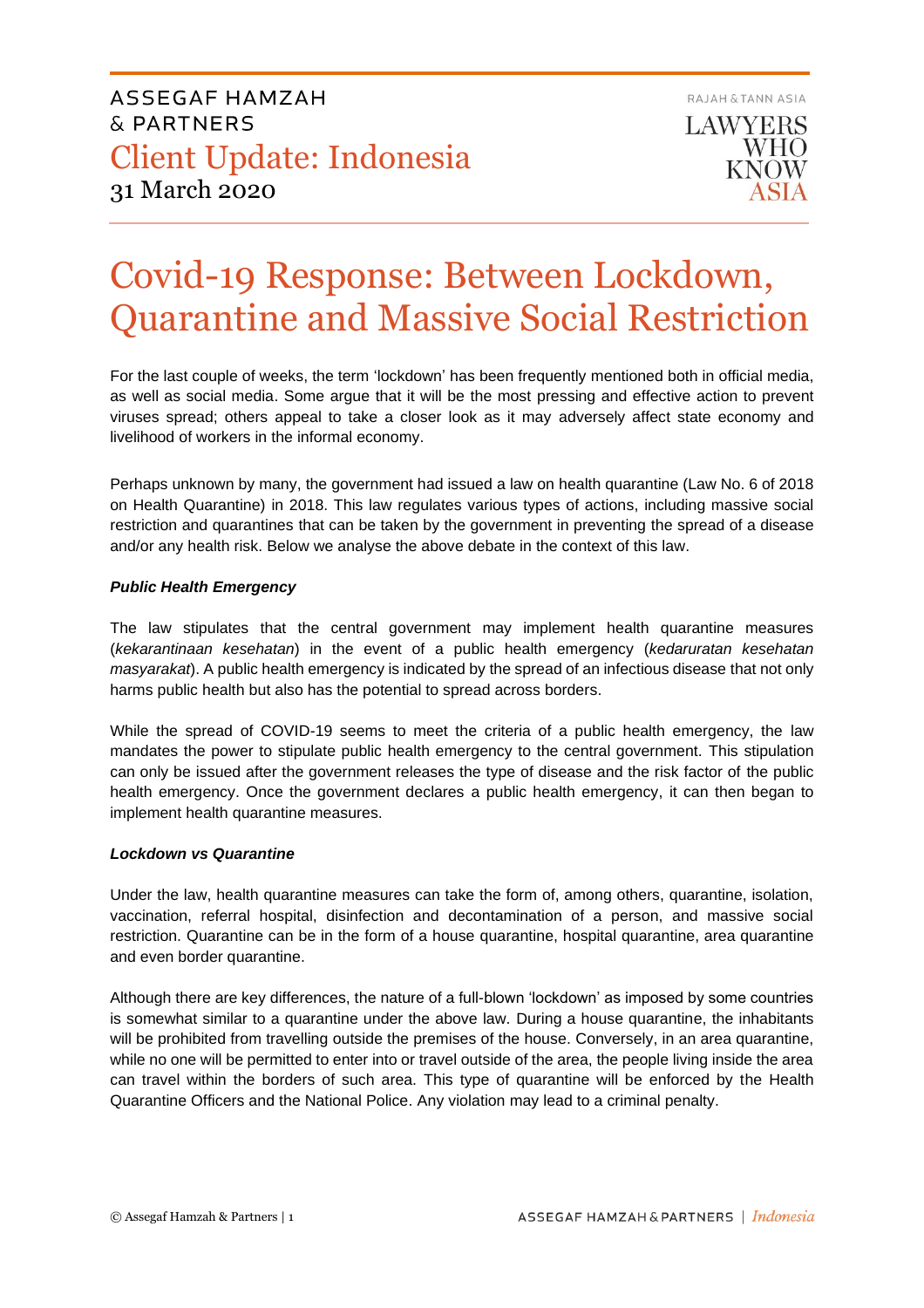RAJAH & TANN ASIA

# ASSEGAF HAMZAH & PARTNERS Client Update: Indonesia 31 March 2020

LAWYERS **WHO KNOW** 

The law mandates the power to stipulate quarantine to the Minister of Health. Once quarantine is declared, the basic needs of the people and cattle affected by such quarantine will be borne by the central and/or provincial government.

## *Massive Social Restriction*

Other than quarantine, the law also allows the government to stipulate and implement a massive social restriction in the event of a public health emergency. Massive social restriction aims to prevent the spread of a public-health-emergency-disease in a certain area. It can be implemented, at the minimum, in the following forms:

- 1. closing of schools and offices;
- 2. limitation of religious activities; and/or
- 3. limitation of activities in public spaces/facilities.

Massive social restriction can serve as a middle ground for the government as it limits activities without imposing a full quarantine. Unlike a quarantine, during massive social restriction, people are still allowed to travel and fulfil their basic needs (for example, going to the supermarket or pharmacy), and consequently, the government will not be burdened by the public's basic needs.

So far, we have seen some forms of a massive social restriction in several areas, including Jakarta. However, the determination of a formal massive social restriction must come from the Ministry of Health.

## *Lack of Implementing Regulation*

While the law seems to be a solution for the Covid-19 outbreak, the government is yet to enact an implementing regulation to the law. This means that there is no clear guideline for the stipulation of a public health emergency, quarantine and massive social restriction.

But, given the current situation, the absence of implementing regulations should not stop the government from taking action to prevent further spread of Covid-19 in Indonesia. Indeed, the government can use the discretion<sup>1</sup> under Law No. 30 of 2014 on Government Administration to overcome this lack of implementing regulation.

President Joko Widodo stated that *"*Firmer steps are needed to break the spread of Covid-19."<sup>2</sup> As such, the sooner that the government can stipulate a state of public health emergency, the sooner they can assess the most suitable action to stabilise this national emergency, whether in the form of a moderate massive social restriction or an area quarantine if needed.

<sup>1</sup> Decisions and/or actions determined or taken by the government to overcome concrete problems that are faced in government administration if the laws that provide choices do not regulate, are incomplete or unclear and/or the government does not take any action.

<sup>2</sup> https://www.presidenri.go.id/siaran-pers/presiden-fokus-kita-mencegah-meluasnya-covid-19/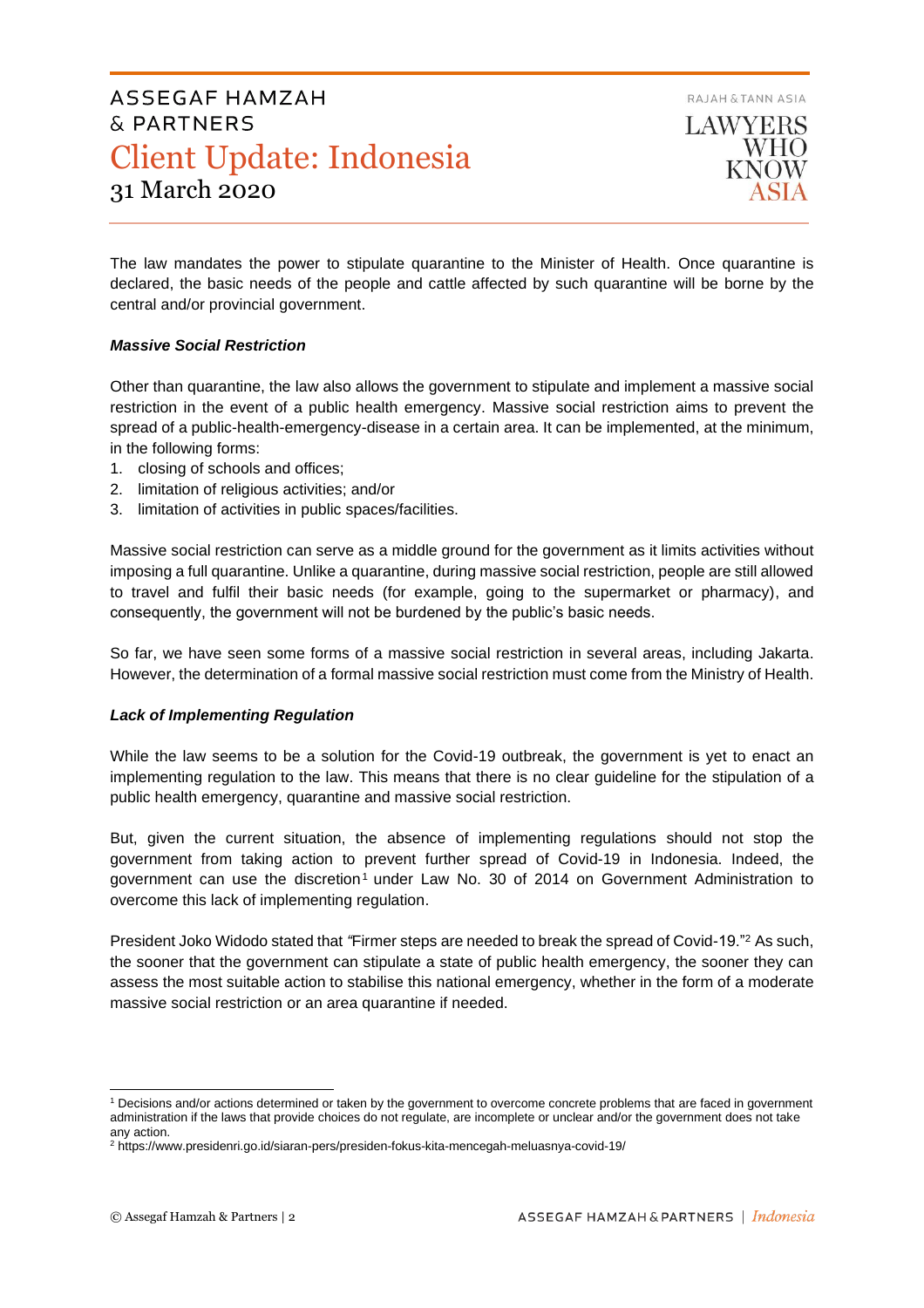# ASSEGAF HAMZAH & PARTNERS Client Update: Indonesia 31 March 2020

RAJAH & TANN ASIA



# **Contacts**



**Chandra M. Hamzah** Partner and Co-Founder

D +62 21 2555 9999 F +62 21 2555 7899 [chandra.hamzah@ahp.id](mailto:chandra.hamzah@ahp.id)



**Eri Hertiawan** Partner

D +62 21 2555 7883 F +62 21 2555 7899 [eri.hertiawan@ahp.id](mailto:eri.hertiawan@ahp.id)



**Alvin Ambardy** Senior Associate

D +62 21 2555 7895 F +62 21 2555 7899 [alvin.ambardy@ahp.id](mailto:alvin.ambardy@ahp.id)



**Simon Barie Sasmoyo** Senior Associate

D +62 21 2555 7838 F +62 21 2555 7899 [simon.sasmoyo@ahp.id](mailto:simon.sasmoyo@ahp.id)



*.*

**Binziad Kadafi** Senior Associate

D +62 21 2555 9927 F +62 21 2555 7899 [binziad.kadafi@ahp.id](mailto:binziad.kadafi@ahp.id)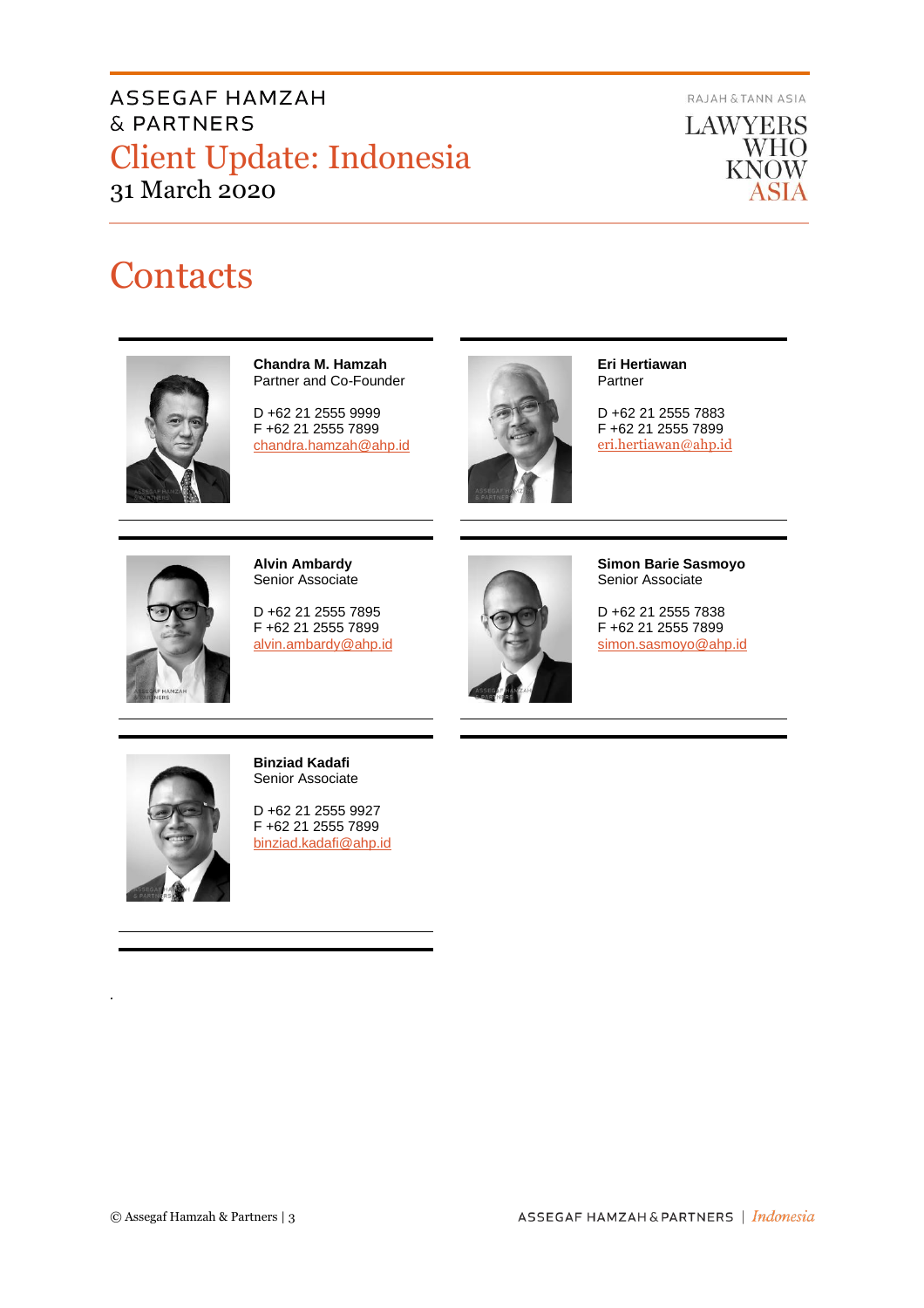ASSEGAF HAMZAH & PARTNERS Client Update: Indonesia 31 March 2020



LAWYERS **WHO KNOW** 

# Our Regional Contacts

RAJAH & TANN  $\int$  *Singapore* 

**Rajah & Tann Singapore LLP** T +65 6535 3600 sg.rajahtannasia.com

# R&T SOK&HENG | *Cambodia*

**R&T Sok & Heng Law Office** T +855 23 963 112 / 113 F +855 23 963 116 kh.rajahtannasia.com

RAJAH & TANN 立杰上海 SHANGHAI REPRESENTATIVE OFFICE | China **Rajah & Tann Singapore LLP Shanghai Representative Office** T +86 21 6120 8818 F +86 21 6120 8820 cn.rajahtannasia.com

ASSEGAF HAMZAH & PARTNERS | Indonesia **Assegaf Hamzah & Partners**

## **Jakarta Office**

T +62 21 2555 7800 F +62 21 2555 7899

#### **Surabaya Office**

T +62 31 5116 4550 F +62 31 5116 4560 www.ahp.co.id

RAJAH & TANN | Lao PDR **Rajah & Tann (Laos) Co., Ltd.** T +856 21 454 239 F +856 21 285 261 la.rajahtannasia.com

# **CHRISTOPHER & LEE ONG** | Malaysia

**Christopher & Lee Ong** T +60 3 2273 1919 F +60 3 2273 8310 www.christopherleeong.com

## RAJAH & TANN  $\mid$  *Myanmar*

**Rajah & Tann Myanmar Company Limited** T +95 1 9345 343 / +95 1 9345 346 F +95 1 9345 348 mm.rajahtannasia.com

#### **GATMAYTAN YAP PATACSIL**

GUTIERREZ & PROTACIO (C&G LAW) | Philippines **Gatmaytan Yap Patacsil Gutierrez & Protacio (C&G Law)**  T +632 8894 0377 to 79 / +632 8894 4931 to 32 F +632 8552 1977 to 78 www.cagatlaw.com

# RAJAH & TANN | Thailand

**R&T Asia (Thailand) Limited** T +66 2 656 1991 F +66 2 656 0833 th.rajahtannasia.com

RAJAH & TANN LCT LAWYERS | Vietnam **Rajah & Tann LCT Lawyers**

#### **Ho Chi Minh City Office** T +84 28 3821 2382 / +84 28 3821 2673 F +84 28 3520 8206

**Hanoi Office** T +84 24 3267 6127

F +84 24 3267 6128 www.rajahtannlct.com

Rajah & Tann Asia is a network of legal practices based in South-East Asia. Member firms are independently constituted and regulated in accordance with relevant local legal requirements. Services provided by a member firm are governed by the terms of engagement between the member firm and the client.

This Update is solely intended to provide general information and does not provide any advice or create any relationship, whether legally binding or otherwise. Rajah & Tann Asia and its member firms do not accept, and fully disclaim, responsibility for any loss or damage which may result from accessing or relying on this Update.